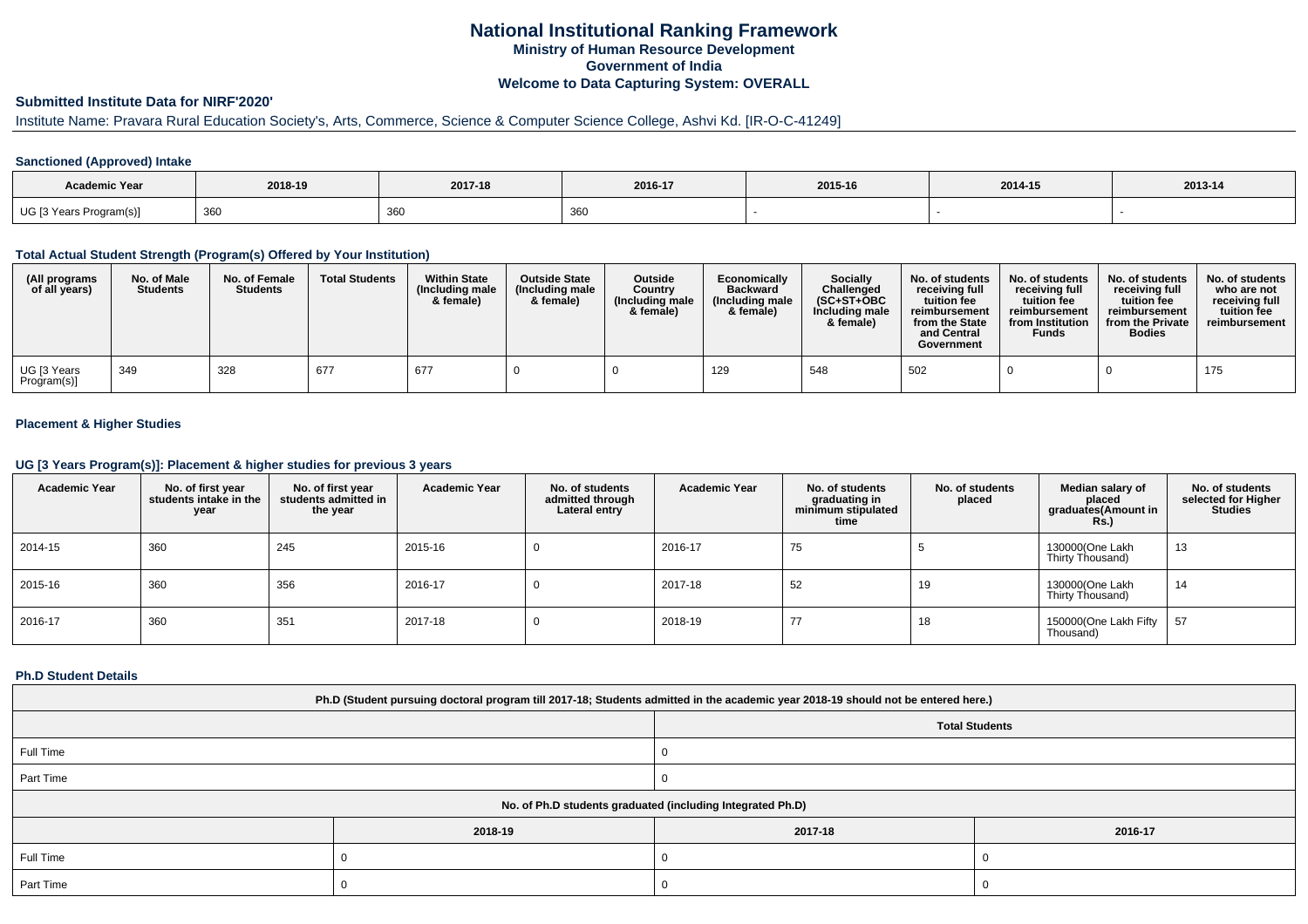### **Financial Resources: Utilised Amount for the Capital expenditure for previous 3 years**

| <b>Academic Year</b>                                                                                 | 2018-19                                                        | 2017-18                           | 2016-17                                |  |  |  |
|------------------------------------------------------------------------------------------------------|----------------------------------------------------------------|-----------------------------------|----------------------------------------|--|--|--|
|                                                                                                      | <b>Utilised Amount</b>                                         | <b>Utilised Amount</b>            | <b>Utilised Amount</b>                 |  |  |  |
| Annual Capital Expenditure on Academic Activities and Resources (excluding expenditure on buildings) |                                                                |                                   |                                        |  |  |  |
| Library                                                                                              | 53186 (Fifty Three Thousand one hudred Eighty Six)             | 59000 (Fifty Nine Thousand)       | 33000 (Thirty Three Thousand)          |  |  |  |
| New Equipment for Laboratories                                                                       | 198117 (One Lac Ninety Eight Thousand One Hundred<br>Seventeen | 54000 (Fifty Four Thousand)       | 0 (Zero)                               |  |  |  |
| <b>Engineering Workshops</b>                                                                         | 0 (Zero)                                                       | 0 (Zero)                          | 0 (Zero)                               |  |  |  |
| Other expenditure on creation of Capital Assets (excluding<br>expenditure on Land and Building)      | 251000 (Two Lac Fifty One Thousand)                            | 412000 (Four Lac Twelve Thousand) | 721000 (Seven Lac Twenty One Thousand) |  |  |  |

### **Financial Resources: Utilised Amount for the Operational expenditure for previous 3 years**

| Academic Year                                                                                                                                                                                  | 2018-19                                                                   | 2017-18                                        | 2016-17                                      |  |  |
|------------------------------------------------------------------------------------------------------------------------------------------------------------------------------------------------|---------------------------------------------------------------------------|------------------------------------------------|----------------------------------------------|--|--|
|                                                                                                                                                                                                | <b>Utilised Amount</b>                                                    | <b>Utilised Amount</b>                         | <b>Utilised Amount</b>                       |  |  |
| <b>Annual Operational Expenditure</b>                                                                                                                                                          |                                                                           |                                                |                                              |  |  |
| Salaries (Teaching and Non Teaching staff)                                                                                                                                                     | 8529689 (Eighty Five Lac Twenty Nine Thousand Six Hundred<br>Eighty Nine) | 4742000 (Fourty Seven Lac Fourty Two Thousand) | 4232000 (Fourty Two Lac Thirty Two Thousand) |  |  |
| Maintenance of Academic Infrastructure or consumables and<br>other running expenditures(excluding maintenance of hostels<br>and allied services, rent of the building, depreciation cost, etc) | 450825 (Four Lac Fifty Thousand Eight Hundred Twenty Five)                | 1113000 (Eleven Lac Thirteen Thousand)         | 993000 (Nine Lac Ninety Three Thousand)      |  |  |
| Seminars/Conferences/Workshops                                                                                                                                                                 | 29389 (Twenty Nine Thousand Three Hundred Eighty Nine)                    | 40000 (Fourty Thousand)                        | 131000 (One Lac Thirty One Thousand)         |  |  |

**IPR**

| Calendar year            | 2018 | 2017 | 2016 |
|--------------------------|------|------|------|
| No. of Patents Published |      |      |      |
| No. of Patents Granted   |      |      |      |

### **Sponsored Research Details**

| <b>Financial Year</b>                    | 2018-19 | 2017-18 | 2016-17          |
|------------------------------------------|---------|---------|------------------|
| Total no. of Sponsored Projects          |         |         |                  |
| Total no. of Funding Agencies            |         |         |                  |
| Total Amount Received (Amount in Rupees) |         |         | 70000            |
| Amount Received in Words                 | Zero    | Zero    | Seventy Thousand |

# **Consultancy Project Details**

| <b>Financial Year</b>             | 2018-19 | 2017-18 | 2016-17 |
|-----------------------------------|---------|---------|---------|
| Total no. of Consultancy Projects |         |         |         |
| Total no. of Client Organizations |         |         |         |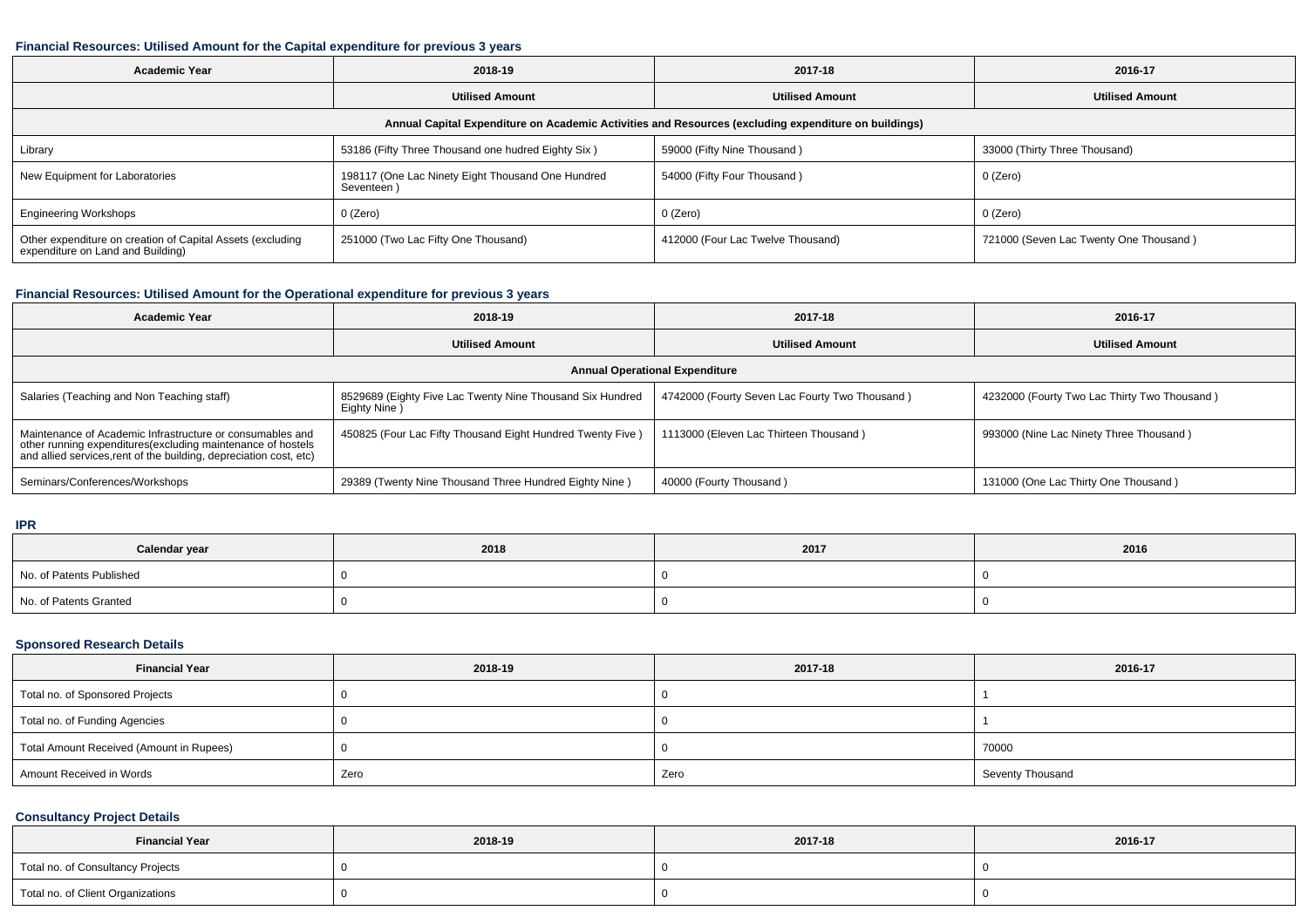| Total Amount Received (Amount in Rupees) |      |      |      |
|------------------------------------------|------|------|------|
| Amount Received in Words                 | Zero | Zero | Zero |

### **Executive Development Program/Management Development Programs**

| <b>Financial Year</b>                       | 2018-19 | 2017-18 | 2016-17 |
|---------------------------------------------|---------|---------|---------|
| Total no. of Executive Development Programs |         |         |         |
| Total no. of Participants                   |         |         |         |
| Total Amount Received (Amount in Rupees)    |         |         |         |
| Total Annual Earnings in Words              | Zero    | Zero    | Zero    |

# **PCS Facilities: Facilities of physically challenged students**

| 1. Do your institution buildings have Lifts/Ramps?                                                                                                        | Yes, more than 80% of the buildings |
|-----------------------------------------------------------------------------------------------------------------------------------------------------------|-------------------------------------|
| 2. Do your institution have provision for walking aids, includingwheelchairs and transportation from one building to another for<br>handicapped students? | Yes                                 |
| 3. Do your institution buildings have specially designed toilets for handicapped students?                                                                | Yes, more than 80% of the buildings |

### **Awards Details**

| 1. How many faculty member of your institution have received highly reputed national/international awards/recognition from central<br>government agencies in the previous academic year 2018-19 |  |
|-------------------------------------------------------------------------------------------------------------------------------------------------------------------------------------------------|--|
| 2. How many students of your institution have won international awards in the previous academic year 2018-19                                                                                    |  |

### **Faculty Details**

| Srno           | Name                             | Age | Designation            | Gender | Qualification | Experience (In<br>Months) | <b>Is Associated</b><br><b>Last Year</b> | Currently<br>working with<br>institution? | <b>Joining Date</b> | <b>Leaving Date</b>      | <b>Association type</b> |
|----------------|----------------------------------|-----|------------------------|--------|---------------|---------------------------|------------------------------------------|-------------------------------------------|---------------------|--------------------------|-------------------------|
|                | Anap Sitaram<br>Awadaji          | 43  | Assistant<br>Professor | Male   | M.A.(History) | 132                       | Yes                                      | Yes                                       | 18-12-2008          | $\sim$                   | Regular                 |
| $\overline{2}$ | Bramhane<br>Shekhar<br>Bhausaheb | 29  | Assistant<br>Professor | Male   | <b>SET</b>    | 24                        | No                                       | Yes                                       | 01-09-2019          | $\overline{\phantom{a}}$ | Regular                 |
| 3              | Gaikar Varsha<br>Sukhdeo         | 34  | Assistant<br>Professor | Female | M.Sc.         | 24                        | Yes                                      | Yes                                       | 03-08-2017          | $\overline{\phantom{a}}$ | Regular                 |
| $\overline{4}$ | Jadhav Suvarna<br>Rajesh         | 45  | Assistant<br>Professor | Female | Ph.D          | 84                        | Yes                                      | Yes                                       | 31-08-1999          | $\overline{\phantom{a}}$ | Regular                 |
| 5              | Parwat Nilesh<br>Somnath         | 29  | Assistant<br>Professor | Male   | M.A           | 68                        | Yes                                      | Yes                                       | 28-01-2014          | $\sim$                   | Regular                 |
| 6              | Shelke Ganesh<br>Rakhmaji        | 30  | Assistant<br>Professor | Male   | <b>NET</b>    | 24                        | No                                       | Yes                                       | 01-08-2018          | $\sim$                   | Regular                 |
| $\overline{7}$ | Thete Sarika<br>Rajendra         | 39  | Assistant<br>Professor | Female | Ph.D          | 108                       | No                                       | Yes                                       | 03-07-2019          | $\sim$                   | Regular                 |
| 8              | Autade Meninath<br>Gangadhar     | 42  | Assistant<br>Professor | Male   | <b>NET</b>    | 216                       | No                                       | Yes                                       | 01-08-2018          | $\sim$                   | Regular                 |